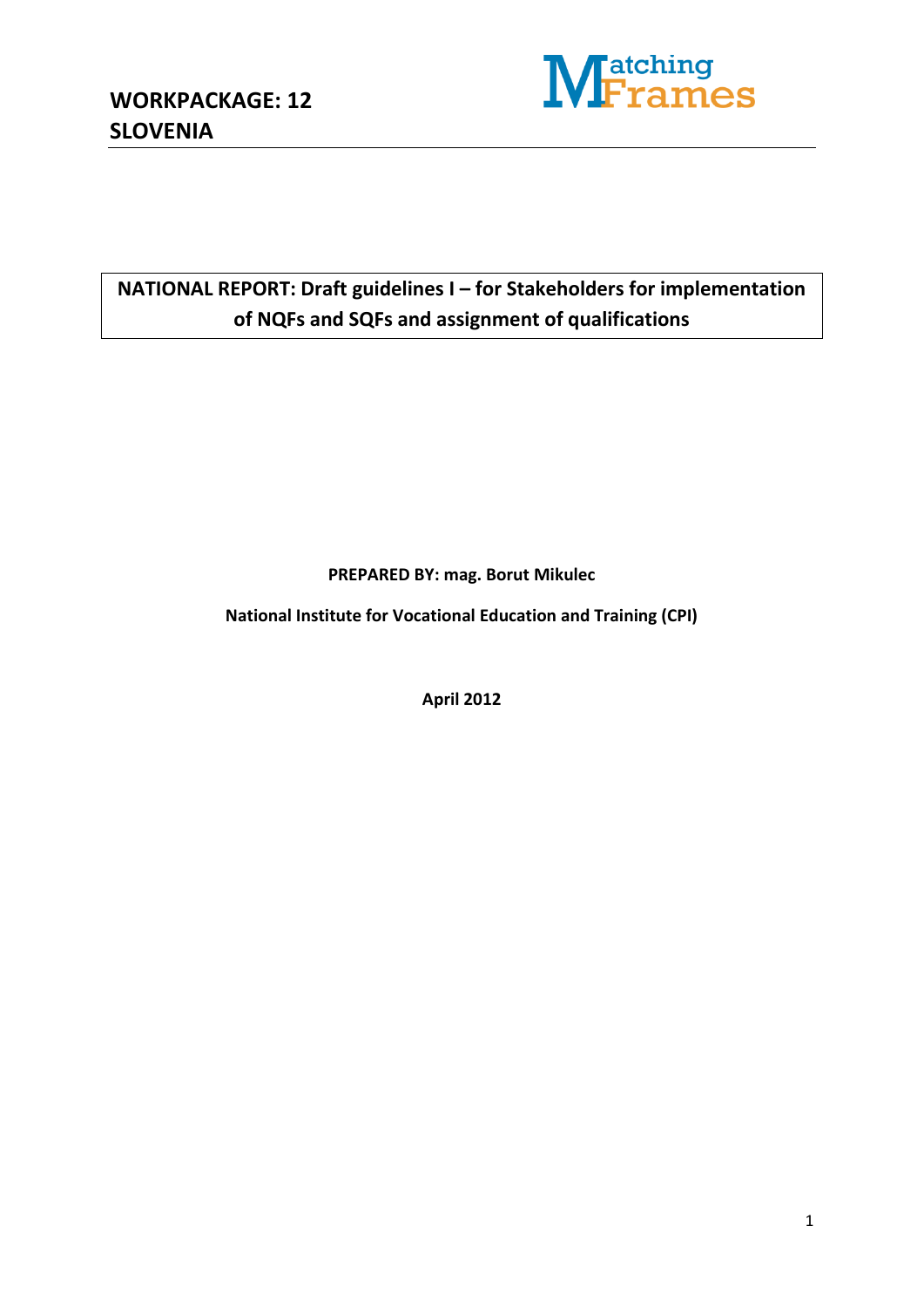

#### **Contents:**

|    |  |  |  |  |  |  | 2. Key aspects to be consider in National qualifications framework (NQF) and sectoral |  |  |  |  |
|----|--|--|--|--|--|--|---------------------------------------------------------------------------------------|--|--|--|--|
|    |  |  |  |  |  |  |                                                                                       |  |  |  |  |
|    |  |  |  |  |  |  |                                                                                       |  |  |  |  |
| 5. |  |  |  |  |  |  |                                                                                       |  |  |  |  |
|    |  |  |  |  |  |  |                                                                                       |  |  |  |  |
|    |  |  |  |  |  |  |                                                                                       |  |  |  |  |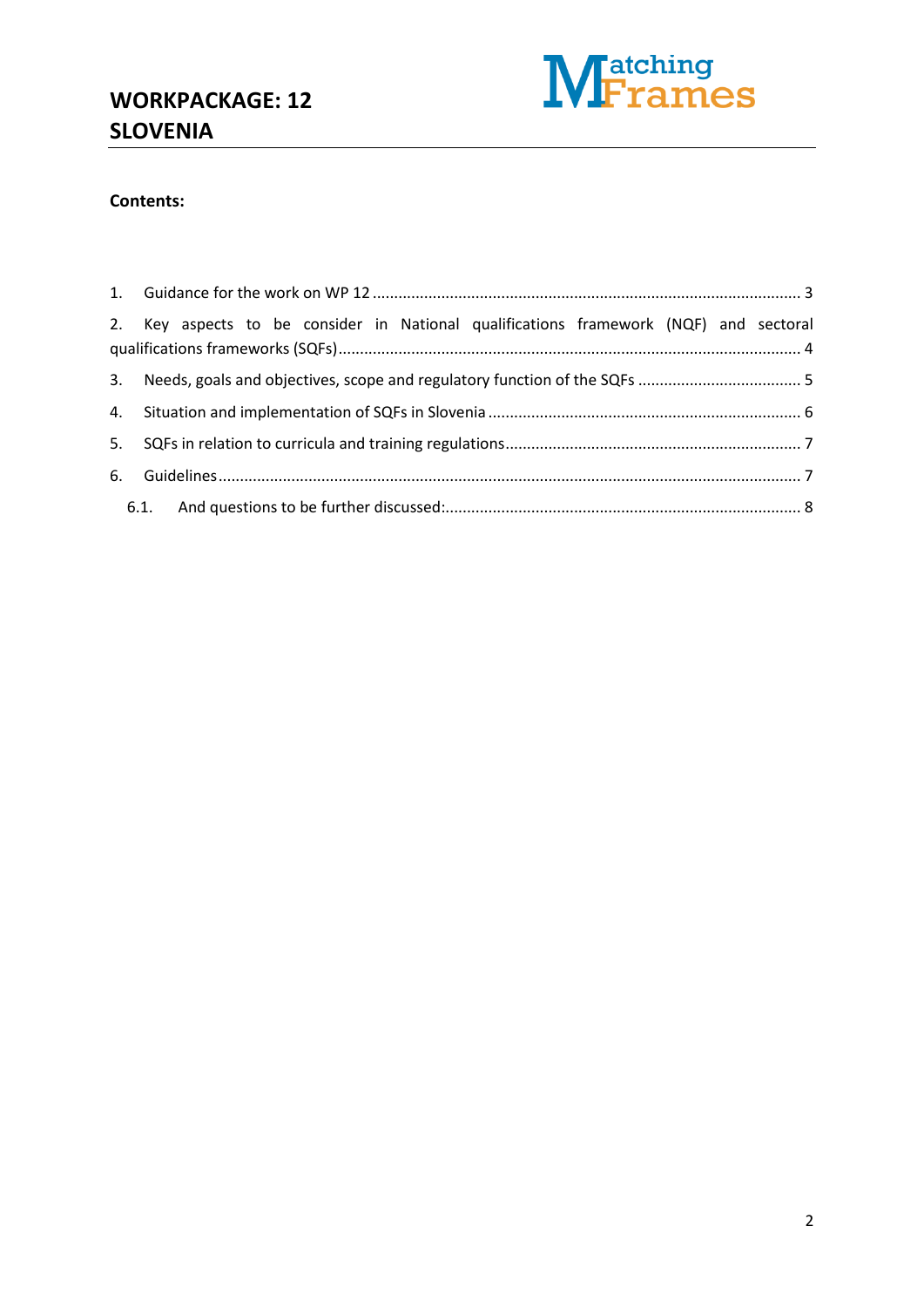

#### <span id="page-2-0"></span>**1. Guidance for the work on WP 12**

WP 12 aims at developing a stakeholders' guideline for implementation of NQFs and SQFs and for the assignment of national qualifications and ordinances to QF levels (NQF and EQF). In the following a batch of questions is put together that should itself guide the preparation of contributions from different countries. *These questions should help to disclose the principles and possible advancements of the implementation of sectoral qualifications frameworks or for the development of sectoral approaches in the referencing of qualifications looking from the perspective of the project partners' countries*. Answers to these questions should be based on the findings of the project partners in the previous work packages. In case of the lack of information the partners can execute some additional consultations with the local experts of stakeholders or use different documents and other sources of information.

Main questions:

- What are the needs, goals and objectives, regulatory function and scope of the SQFs in partners' countries?
- What is the situation and implementation of the sectoral qualifications in your country?
- What is the relationship between SQFs and curricula/training regulations?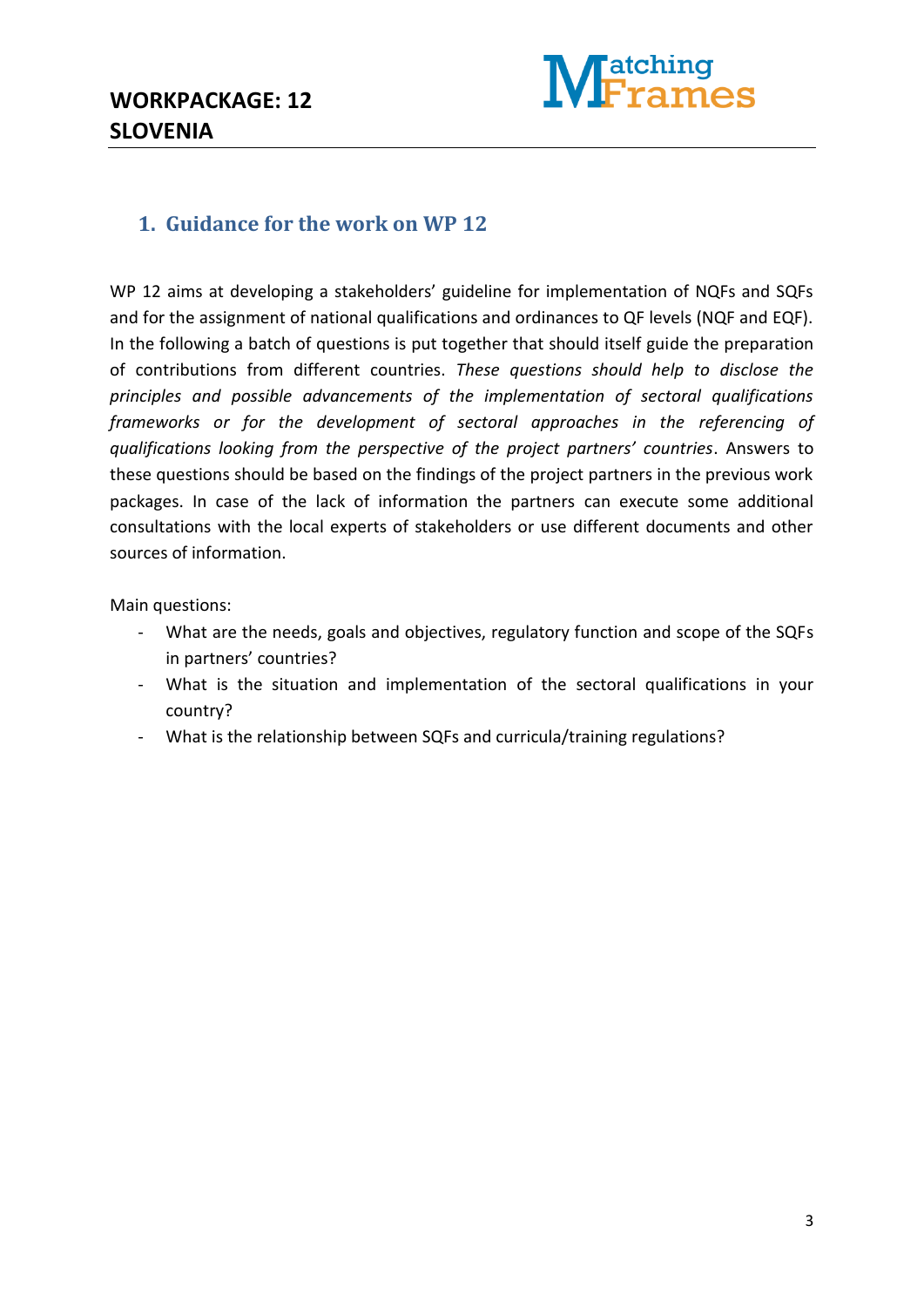1



## <span id="page-3-0"></span>**2. Key aspects to be consider in National qualifications framework (NQF) and sectoral qualifications frameworks (SQFs)**

As reported in previous National Reports (WP 7, 9, 11), Slovenia has not adopted **National qualifications framework** (hereinafter referred to as: NQF) till this moment yet<sup>1</sup>. Till now, we still have draft proposal although this proposal was already well discussed with stakeholders and presented to highest decision making bodies (National Councils for GE, VET, AE and HE) in different educational sectors.

We also prepared draft proposal on **referencing Slovenian qualifications to NQF and NQF levels to EQF** (see WP 11), but discussions on referencing needs to be further discussed with all relevant stakeholders.

As mentioned in National reports (see WP 11, pp. 4), the NQF is a framework of communication with a limited scope for reform. Sectoral legislation and the classification system of education and training (hereinafter referred to as: KLASIUS) serve as a starting point for the classification and assignment of qualifications into the NQF. When comparing education and qualification levels, we relied on so far existing placement practices of occupational standards in relation to VET programmes and National Vocational Qualifications. We also took into account learning outcomes at different levels of difficulty (knowledge, skills and competences).

Therefore, in Slovenia we<sup>2</sup> first designed NQF, secondly assigned qualifications to NQF and referenced NQF levels to EQF and after official adoption, we will start with developing **Sectoral qualifications frameworks** (hereinafter referred to as: **SQFs**). Sectoral qualifications frameworks will be prepared in cooperation with the representatives of social partners. As basis for preparing sectoral qualifications frameworks we are going to take: NQF (10 levels, level descriptors, 3 types of qualifications etc.), methodology for placement of qualifications in NQF and NQF levels to EQF, and sectoral qualifications structures for VET qualifications (see also WP 9, pp. 12).

 $1$  It is expected that till the end of 2012, when the law on NQF will be prepared and the government will accept it, we will have officially established NQF.

<sup>&</sup>lt;sup>2</sup> National Institute for Vocational Education and Training (CPI). For more detailed information see WP 9, pp. 11.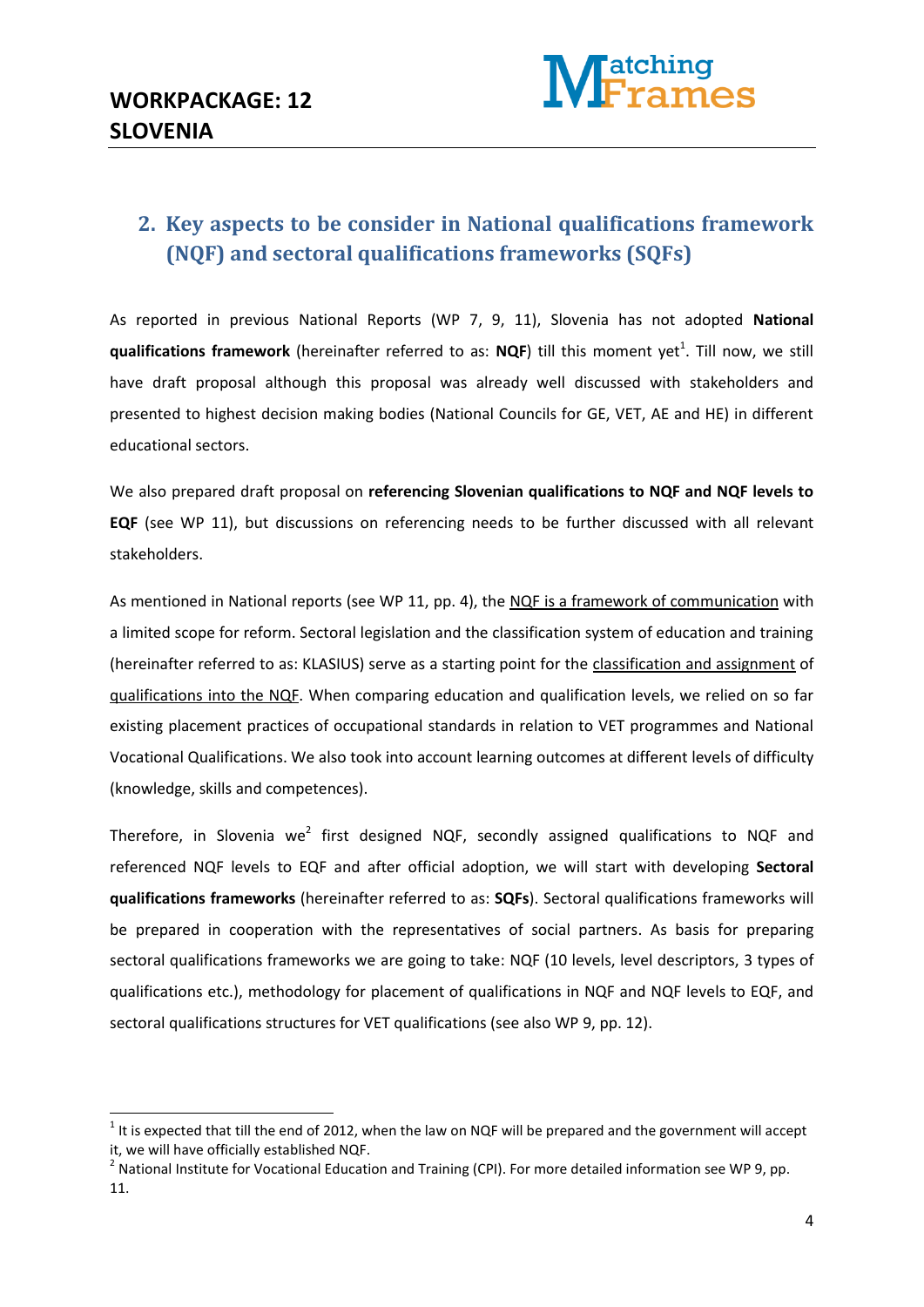

That is the reason, as reported in WP 6 (see pp. 2), that we don't have official Sectoral qualifications frameworks in Slovenia yet. Nevertheless, we would like to stress out that In Slovenia, VET qualifications are classified in **Sectoral qualification structures** approved by Sector committee for occupational standards (ibid).

The basis for all VET qualifications is a system of occupational profiles and standards, identifying knowledge and skills required in the labour market. The preparation of occupational standards is done through social dialogue (ibid, see also WP 7, pp. 3-4).

It is important for the employers to explain what kind of personnel with what kind of knowledge and skills they need now and in future and that occupational standards are prepared in cooperation with experts who are familiar with the profession, work organisation, technology and, last but not least, trends in the development of the profession and the sector itself (WP 6, pp. 2).

**"In Slovenia, the Sectoral qualifications structure is a list of all nationally recognised occupational standards and catalogues for NVQ classified into sectors according to the standard classification of activities and the level of difficulty.** VET qualifications are classified in Sectoral qualification structures approved by Sector committee for occupational standards. Minister responsible for labour, family and social affairs established 10 Sector committees for occupational standards composed of experts and representatives of Chambers, Ministries and Trade Unions." (WP 9, pp. 12)

## <span id="page-4-0"></span>**3. Needs, goals and objectives, scope and regulatory function of the SQFs**

As we stress out above the NQF is the main "focus" in the case of Slovenia and NQF is communication framework and not reform one (see WP 11, pp. 4). This means that the framework doesn't have regulatory function. The main purpose of NQF is to integrate and harmonise Slovenian qualifications subsystems and enhance transparency, accessibility, progress and quality of qualifications in relation to the labour market and civil society (WP 9, pp. 3). The same can be expected for SQFs when developed (till the end of 2013). As planned, the main purpose of SQFs will be to **list and classify all qualifications that exist in one sector into one SQF**. Under the project "Slovenian qualifications framework" we are planning to develop 26 SQFs structures.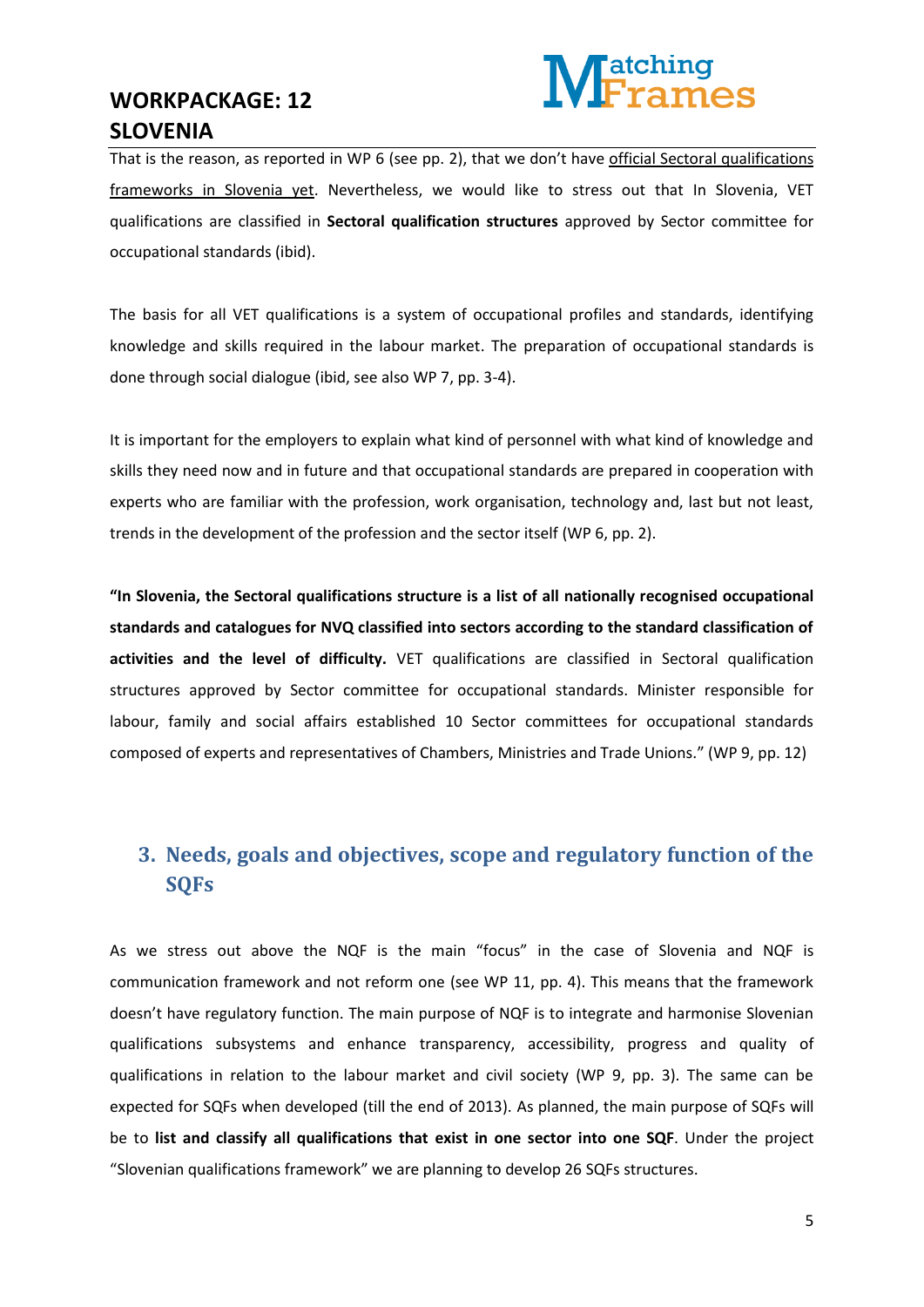

As the NQF is the "main" framework, SQFs are going to be "subordinate" to NQF which means that, for example, qualification "Vehicle mechanic" in field of car sector that "belongs" to education (see WP 11, pp. 5) qualification at level NQF 4, could not be placed differently in SQF (for example on higher or lower level in SQF in the field of car sector). Also, types of qualifications included in the SQFs will be the same as they are in NQF (see examples in car, electrical and metal sectors; WP 7, pp. 5–6).

We expect that other goals and objectives will be quite similar to goals and objectives of NQF which are written in the WP 9, pp. 3-4.

#### <span id="page-5-0"></span>**4. Situation and implementation of SQFs in Slovenia**

In terms of number of levels SQFs shouldn't be structured differently than NQF. We are also not planning to develop SQFs with new descriptors for individual sectors different from NQF descriptors or to reference qualifications placed in SQFs differently than types of qualification are placed in NQF. The core principle to be followed when referencing SQFs is to use the same methodology as developed for the purpose of referencing NQF to EQF.

For the designing of SQFs is responsible National Institute for VET (CPI) who runs and coordinate the work with social partners on NQF developments under the project "Slovenian qualifications framework" together with National Steering Committee (see WP 9, pp. 11). The issue that still remains open is, which body should be responsible for development and maintenance of qualifications database. On one side we have three separate databases (For HE, NVQ and VET) and on the other common database of educational qualifications run by Statistical office of Slovenia, that's way we need to reach agreement between social partners about this issue.

With individual developments of SQFs in sectors, without NQF "monitoring", we could face also with "negative scenario" because some sectors are traditionally "stronger" than others and that could cause that the same types of qualifications in negotiation process would be referenced differently to EQF (for example qualification "Vehicle Mechanic" would be placed at higher level as hairdresser because "technical" work is "more difficult" from "cutting hair").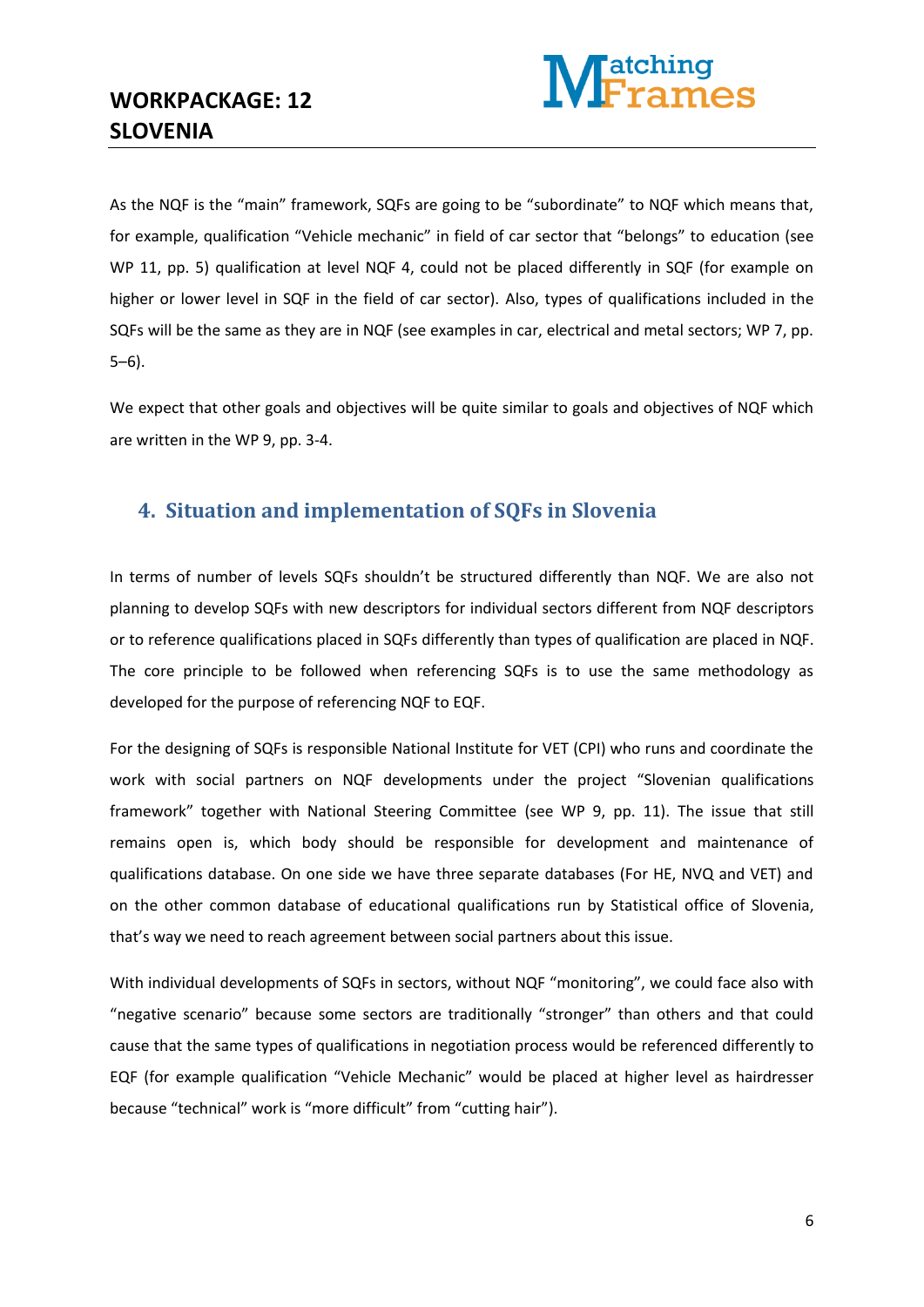

#### <span id="page-6-0"></span>**5. SQFs in relation to curricula and training regulations**

How the VET curricula is structured and connected with sectors and sectoral qualifications is already described in WP 7 (see pp. 7-9). How the learning outcome approach is used and understood in NQF generally and in three selected sector (car, metal and electrical sector) can be found in WP 11 (see pp. 8-16).

We assume that, although we designed and we see NQF as transparency tool, NQF will have in the future (if successfully implemented and used in practice) also impact on curricula design, occupational standards, catalogues of knowledge (for technical modules) in VET and on a catalogue of standards for knowledge and skills (for NVQ) because it defines level descriptors and expected learning outcomes (knowledge, skills and competences) at particular level, which will probably serve as a "model" or milestone for designing a scope of qualifications at particular levels.

#### <span id="page-6-1"></span>**6. Guidelines**

*1. Written learning outcomes are important transparency tool for describing qualifications all over Europe nowadays in terms of describing what a qualified person has learnt by the end of learning and assessment process to enable recognition in other countries. But to truly understand one qualification additional "input" criteria or "parameters" should be also used, such as: duration and credits, admission requirements, providers, assessment and awarding, transferability.* 

We believe that this is consistent with communications role of the national framework. In this respect NQFs cannot themselves solve all systemic problems in education and training system and it is better to address them separately.

#### *2. When developing NQF or SQFs respect national tradition and procedures.*

When designing NQF, there was a lot of discussion, weather it is better to follow national tradition (tradition of our qualification and education system) or to make NQF as similar to EQF as possible (because of easier comparison of frameworks). At the end members of National Steering Committee agreed that the "right" way is to follow national tradition and practise.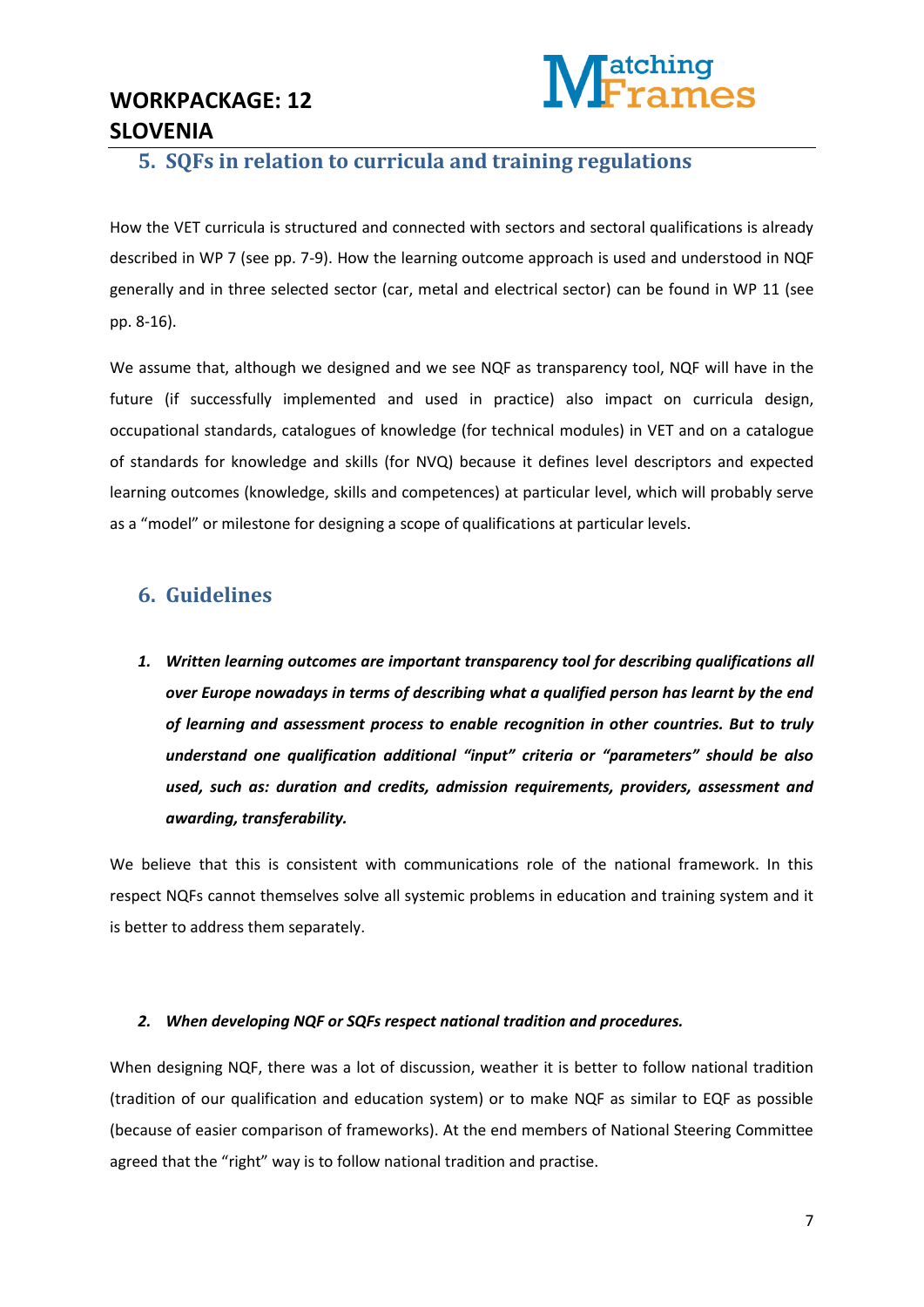

*3. For assignment of qualifications to NQF or SQFs transparent methodology should be used to prove the placement of qualifications at selected levels and to achieve international comparability and mutual trust about qualifications between member states.* 

This methodology is described in WP 11, see pp.  $6 - 16$ .

*4. Non-formally acquired qualifications should be recognized trough quality assured system for recognition of non-formal knowledge and included in SQFs and NQF.* 

In this way, qualifications that exists in the labour market and are not part of the formal educational or qualification system could be recognized by representative body (based on transparently prepared methodology for recognition of non-formal learning) and included in SQFs and NQF.

#### <span id="page-7-0"></span>**6.1. And questions to be further discussed:**

- *1) Is it possible that SQFs developments in individual sectors, based on social dialog between relevant stakeholders, can lead us to "negative scenario" where similar qualifications (for example all from ISCED 3C group) are placed to different levels in SQFs. Furthermore, what does that mean for assignment of qualifications to NQF?*
- *2) Can SQFs (or NQF) be used as "transparent tool" for social bargaining and collective agreements between government, employers and trade unions?*
- *3) In light of EQF as meta framework for transparency and recognition of foreign qualifications, is it possible, that "similar" qualifications in different EU countries (for example vocational or general matura certificate, or master craftsman certificate) are referenced to different EQF levels (vocational/general matura certificate to EQF levels 4 or 5; master craftsman certificate to EQF levels 4, 5 and 6)? What does that mean for EQF as transparency tool?*